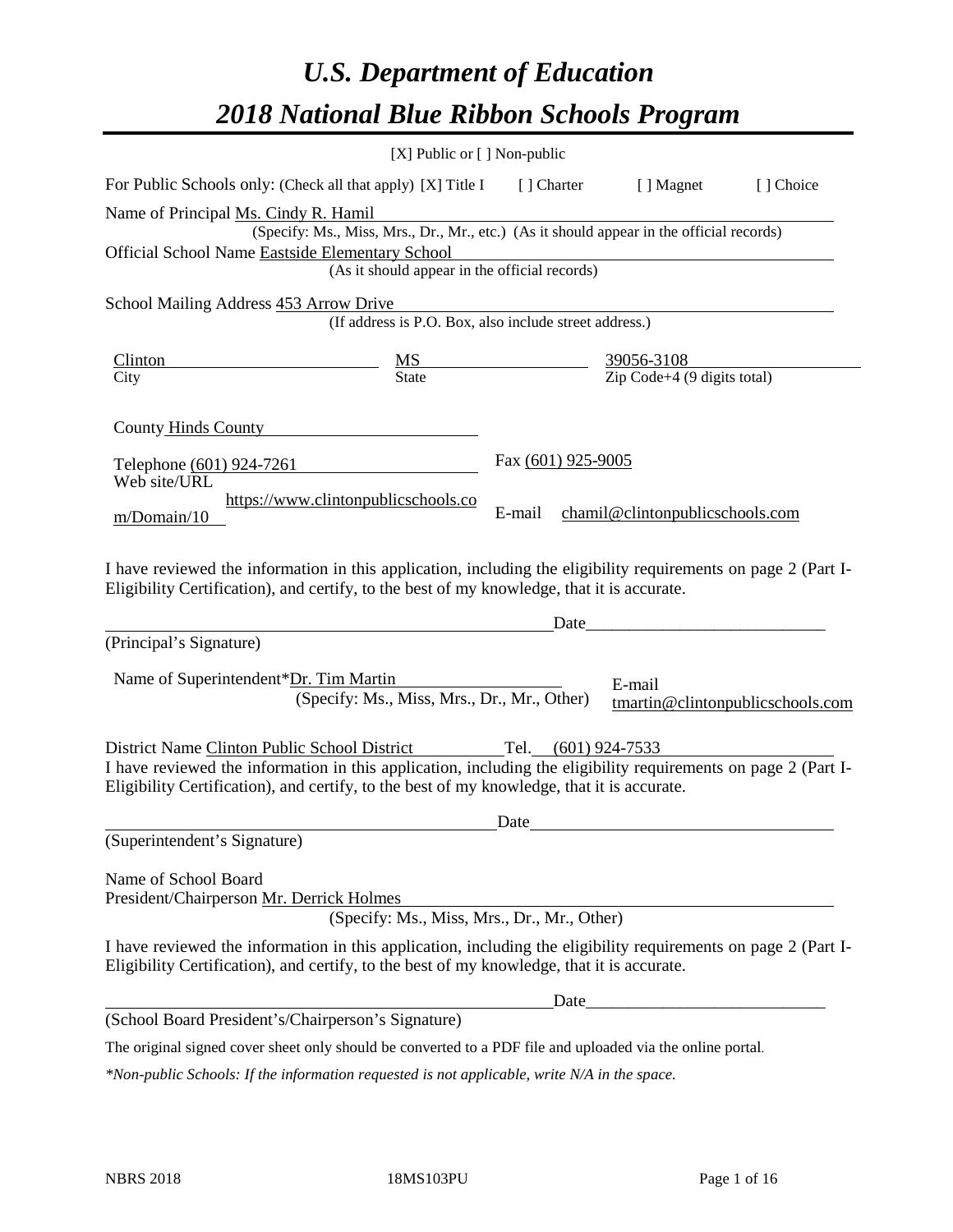The signatures on the first page of this application (cover page) certify that each of the statements below, concerning the school's eligibility and compliance with U.S. Department of Education and National Blue Ribbon Schools requirements, are true and correct.

- 1. The school configuration includes one or more of grades K-12. (Schools on the same campus with one principal, even a K-12 school, must apply as an entire school.)
- 2. All nominated public schools must meet the state's performance targets in reading (or English language arts) and mathematics and other academic indicators (i.e., attendance rate and graduation rate), for the all students group and all subgroups, including having participation rates of at least 95 percent using the most recent accountability results available for nomination.
- 3. To meet final eligibility, all nominated public schools must be certified by states prior to September 2018 in order to meet all eligibility requirements. Any status appeals must be resolved at least two weeks before the awards ceremony for the school to receive the award.
- 4. If the school includes grades 7 or higher, the school must have foreign language as a part of its curriculum.
- 5. The school has been in existence for five full years, that is, from at least September 2012 and each tested grade must have been part of the school for the past three years.
- 6. The nominated school has not received the National Blue Ribbon Schools award in the past five years: 2013, 2014, 2015, 2016, or 2017.
- 7. The nominated school has no history of testing irregularities, nor have charges of irregularities been brought against the school at the time of nomination. The U.S. Department of Education reserves the right to disqualify a school's application and/or rescind a school's award if irregularities are later discovered and proven by the state.
- 8. The nominated school has not been identified by the state as "persistently dangerous" within the last two years.
- 9. The nominated school or district is not refusing Office of Civil Rights (OCR) access to information necessary to investigate a civil rights complaint or to conduct a district-wide compliance review.
- 10. The OCR has not issued a violation letter of findings to the school district concluding that the nominated school or the district as a whole has violated one or more of the civil rights statutes. A violation letter of findings will not be considered outstanding if OCR has accepted a corrective action plan from the district to remedy the violation.
- 11. The U.S. Department of Justice does not have a pending suit alleging that the nominated school or the school district as a whole has violated one or more of the civil rights statutes or the Constitution's equal protection clause.
- 12. There are no findings of violations of the Individuals with Disabilities Education Act in a U.S. Department of Education monitoring report that apply to the school or school district in question; or if there are such findings, the state or district has corrected, or agreed to correct, the findings.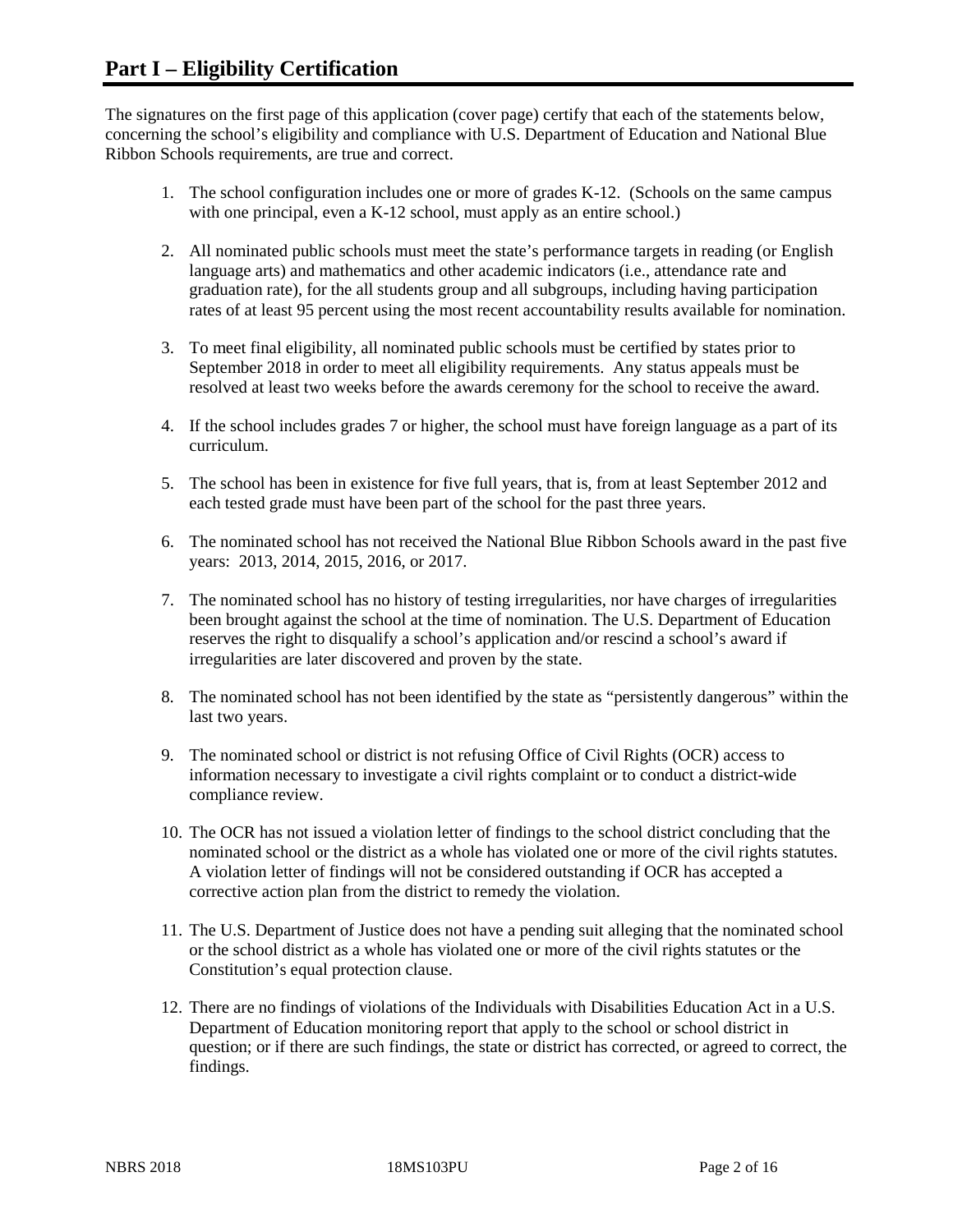## **Data should be provided for the most recent school year (2017-2018) unless otherwise stated.**

# **DISTRICT**

1. Number of schools in the district  $\frac{3}{2}$  Elementary schools (includes K-8) (per district designation): 3 Middle/Junior high schools 1 High schools 0 K-12 schools

7 TOTAL

**SCHOOL** (To be completed by all schools)

2. Category that best describes the area where the school is located:

[] Urban or large central city [X] Suburban [] Rural or small city/town

3. Number of students as of October 1, 2017 enrolled at each grade level or its equivalent in applying school:

| Grade                           | # of         | # of Females | <b>Grade Total</b> |
|---------------------------------|--------------|--------------|--------------------|
|                                 | <b>Males</b> |              |                    |
| <b>PreK</b>                     | 0            | 0            | 0                  |
| K                               | 0            | 0            | 0                  |
| 1                               | 0            | 0            | 0                  |
| 2                               | 0            | 0            | 0                  |
| 3                               | 0            | 0            | 0                  |
| 4                               | 199          | 222          | 421                |
| 5                               | 205          | 220          | 425                |
| 6                               | 0            | 0            | 0                  |
| 7                               | 0            | 0            | 0                  |
| 8                               | 0            | 0            | 0                  |
| 9                               | 0            | 0            | 0                  |
| 10                              | 0            | 0            | 0                  |
| 11                              | 0            | 0            | 0                  |
| 12 or higher                    | 0            | 0            | 0                  |
| <b>Total</b><br><b>Students</b> | 404          | 442          | 846                |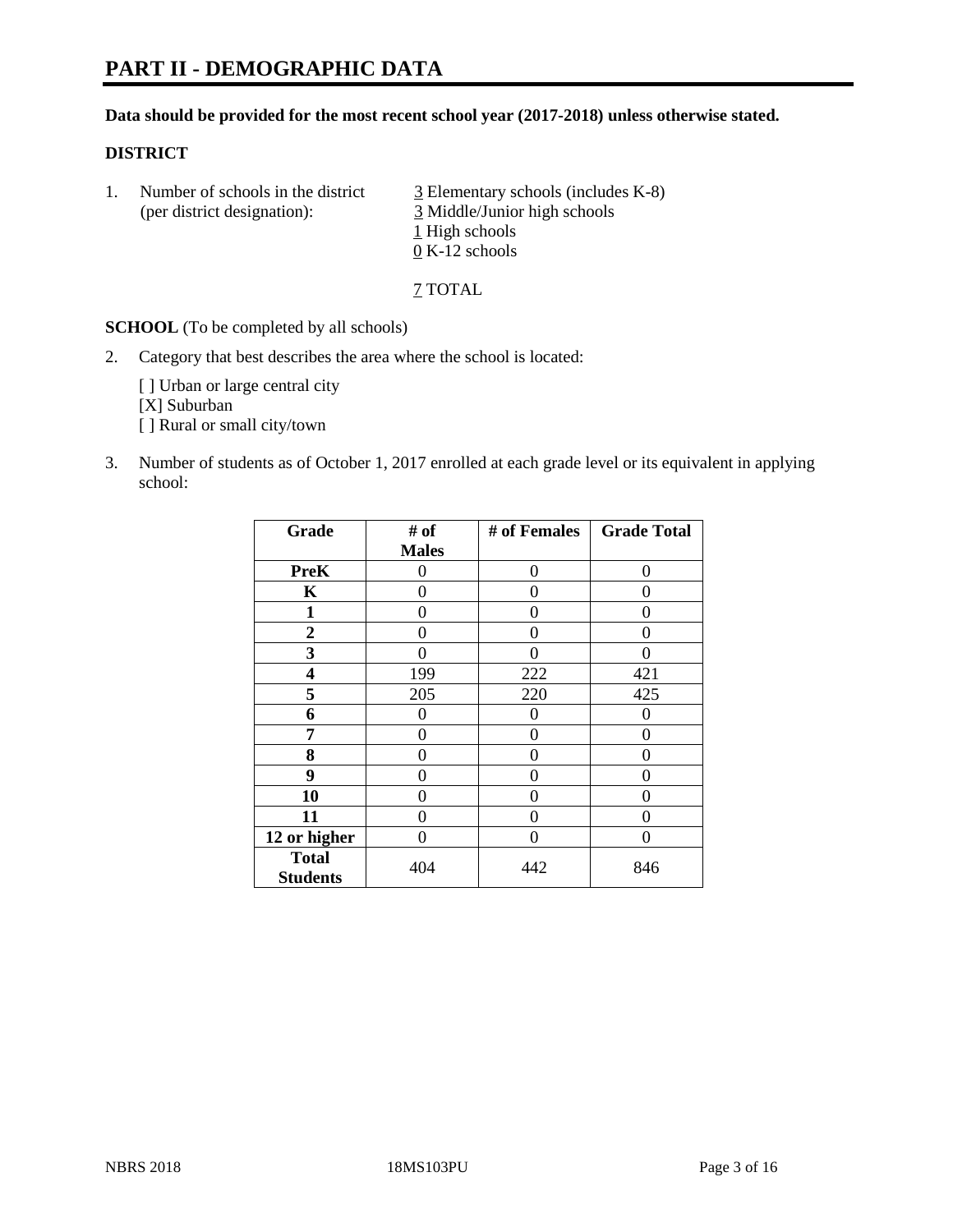the school: 5 % Asian

4. Racial/ethnic composition of  $1\%$  American Indian or Alaska Native 52 % Black or African American 1 % Hispanic or Latino 0 % Native Hawaiian or Other Pacific Islander 41 % White 0 % Two or more races **100 % Total**

(Only these seven standard categories should be used to report the racial/ethnic composition of your school. The Final Guidance on Maintaining, Collecting, and Reporting Racial and Ethnic Data to the U.S. Department of Education published in the October 19, 2007 *Federal Register* provides definitions for each of the seven categories.)

5. Student turnover, or mobility rate, during the 2016 – 2017 school year: 9%

If the mobility rate is above 15%, please explain.

This rate should be calculated using the grid below. The answer to (6) is the mobility rate.

| <b>Steps For Determining Mobility Rate</b>         | Answer |
|----------------------------------------------------|--------|
| $(1)$ Number of students who transferred to        |        |
| the school after October 1, 2016 until the         | 33     |
| end of the 2016-2017 school year                   |        |
| (2) Number of students who transferred             |        |
| <i>from</i> the school after October 1, 2016 until | 41     |
| the end of the 2016-2017 school year               |        |
| (3) Total of all transferred students [sum of      | 74     |
| rows $(1)$ and $(2)$ ]                             |        |
| (4) Total number of students in the school as      |        |
| of October 1, 2016                                 | 817    |
| (5) Total transferred students in row (3)          |        |
| divided by total students in row (4)               | 0.09   |
| $(6)$ Amount in row $(5)$ multiplied by 100        | 9      |

6. English Language Learners (ELL) in the school:  $3\%$ 

25 Total number ELL

Specify each non-English language represented in the school (separate languages by commas): Arabic, French, Chinese, Turkish, Vietnamese, Spanish, Punjabi, Hindi

7. Students eligible for free/reduced-priced meals: 48 % Total number students who qualify:  $406$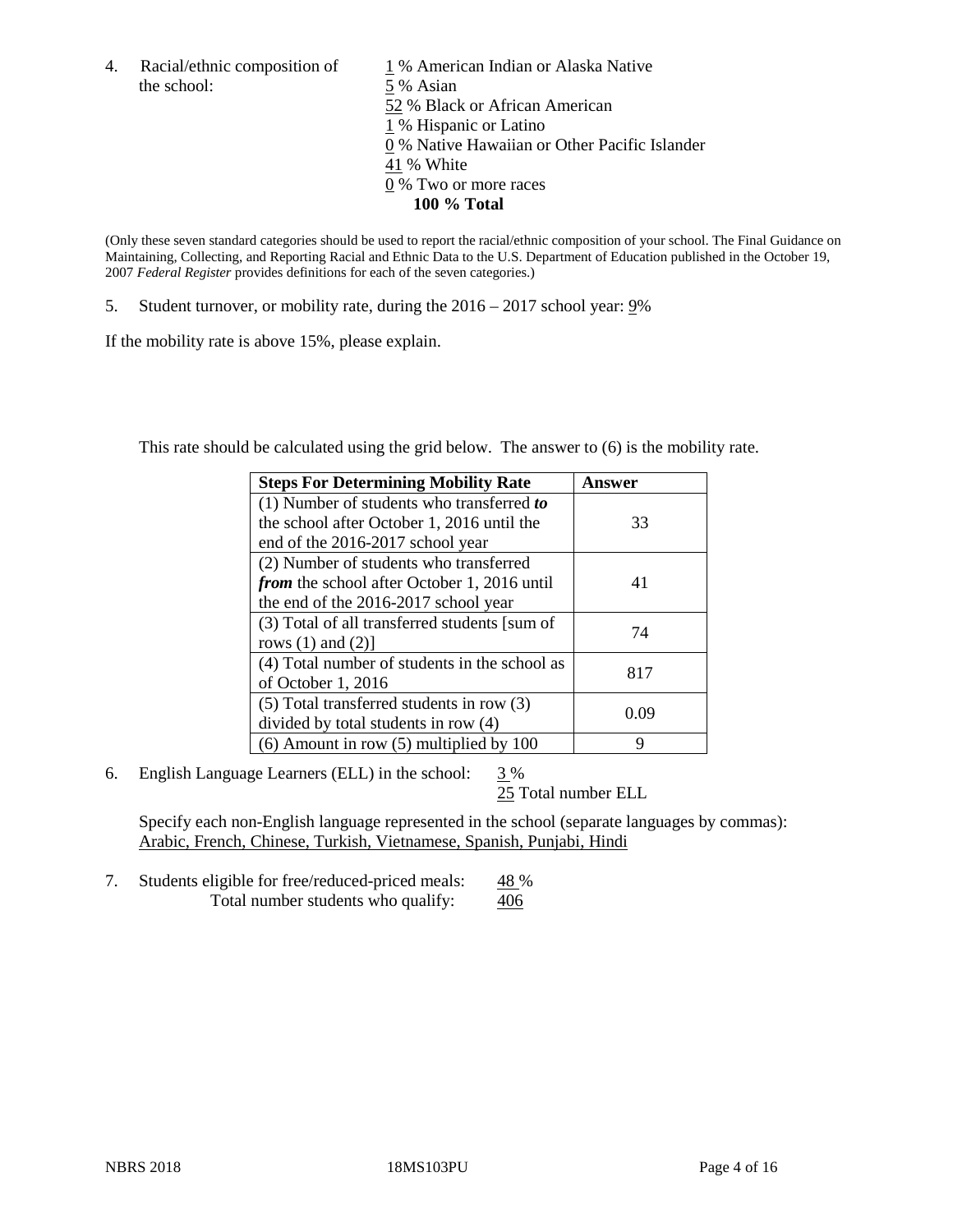77 Total number of students served

Indicate below the number of students with disabilities according to conditions designated in the Individuals with Disabilities Education Act. Do not add additional conditions. It is possible that students may be classified in more than one condition.

| 3 Autism                   | $\underline{0}$ Multiple Disabilities                 |
|----------------------------|-------------------------------------------------------|
| 0 Deafness                 | 0 Orthopedic Impairment                               |
| 0 Deaf-Blindness           | 16 Other Health Impaired                              |
| 0 Developmentally Delayed  | 22 Specific Learning Disability                       |
| 1 Emotional Disturbance    | 29 Speech or Language Impairment                      |
| 1 Hearing Impairment       | 0 Traumatic Brain Injury                              |
| 11 Intellectual Disability | $\underline{0}$ Visual Impairment Including Blindness |

- 9. Number of years the principal has been in her/his position at this school: 13
- 10. Use Full-Time Equivalents (FTEs), rounded to nearest whole numeral, to indicate the number of school staff in each of the categories below:

|                                                                                                                                                                                                                                | <b>Number of Staff</b>      |
|--------------------------------------------------------------------------------------------------------------------------------------------------------------------------------------------------------------------------------|-----------------------------|
| Administrators                                                                                                                                                                                                                 | $\mathcal{D}_{\mathcal{L}}$ |
| Classroom teachers including those<br>teaching high school specialty<br>subjects, e.g., third grade teacher,<br>history teacher, algebra teacher.                                                                              | 36                          |
| Resource teachers/specialists/coaches<br>e.g., reading specialist, science coach,<br>special education teacher, technology<br>specialist, art teacher, etc.                                                                    | 16                          |
| Paraprofessionals under the<br>supervision of a professional<br>supporting single, group, or classroom<br>students.                                                                                                            | 8                           |
| Student support personnel<br>e.g., guidance counselors, behavior<br>interventionists, mental/physical<br>health service providers,<br>psychologists, family engagement<br>liaisons, career/college attainment<br>coaches, etc. | 1                           |

11. Average student-classroom teacher ratio, that is, the number of students in the school divided by the FTE of classroom teachers, e.g.,  $22:1$  24:1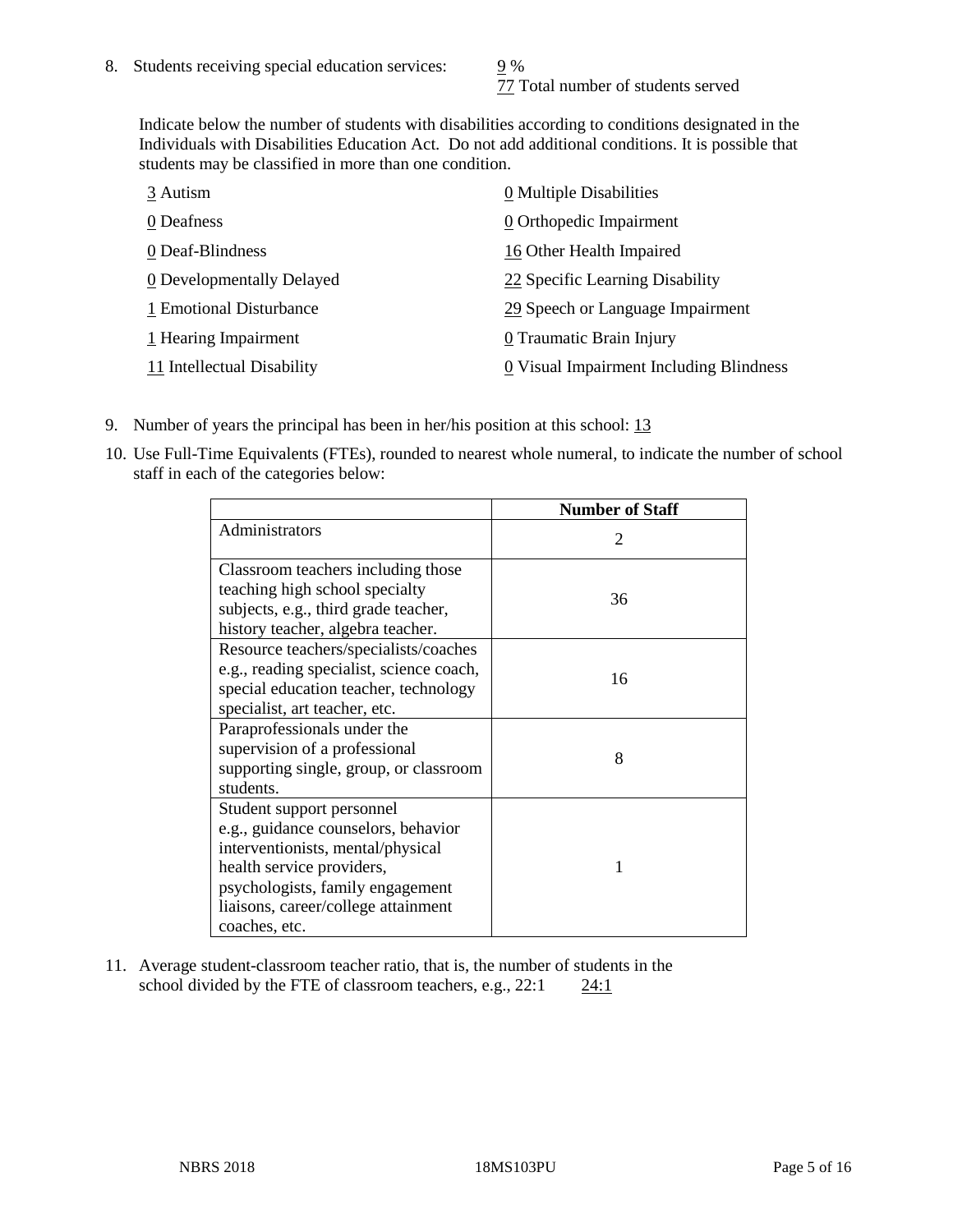12. Show daily student attendance rates. Only high schools need to supply yearly graduation rates.

| <b>Required Information</b> | 2016-2017 | $2015 - 2016$ | 2014-2015 | 2013-2014 | 2012-2013 |
|-----------------------------|-----------|---------------|-----------|-----------|-----------|
| Daily student attendance    | 98%       | 97%           | 97%       | ว7%       | 96%       |
| High school graduation rate | 0%        | 0%            | 0%        | 9%        | 0%        |

#### 13. **For high schools only, that is, schools ending in grade 12 or higher.**

Show percentages to indicate the post-secondary status of students who graduated in Spring 2017.

| <b>Post-Secondary Status</b>                  |              |
|-----------------------------------------------|--------------|
| Graduating class size                         |              |
| Enrolled in a 4-year college or university    | 0%           |
| Enrolled in a community college               | 0%           |
| Enrolled in career/technical training program | 0%           |
| Found employment                              | 0%           |
| Joined the military or other public service   | 0%           |
| Other                                         | $\gamma_{0}$ |

14. Indicate whether your school has previously received a National Blue Ribbon Schools award. Yes No X

If yes, select the year in which your school received the award.

15. In a couple of sentences, provide the school's mission or vision statement.

Eastside believes that all students can learn and works to produce successful individuals by guaranteeing challenging learning experiences in a unified, caring community committed to excellence.

16. **For public schools only**, if the school is a magnet, charter, or choice school, explain how students are chosen to attend.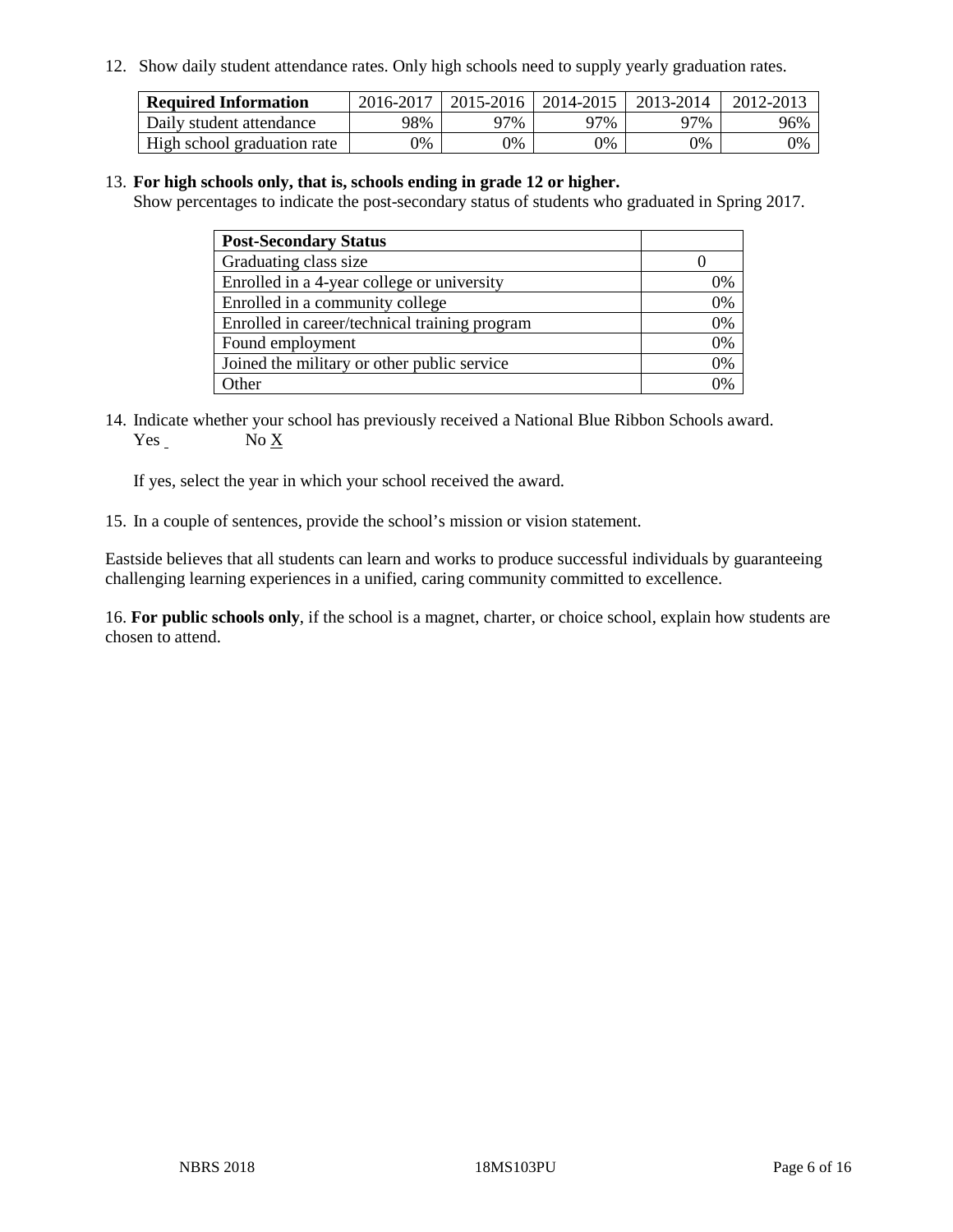# **PART III – SUMMARY**

Eastside Elementary School opened in 1975 as a public school in Clinton, Mississippi, a suburb of our state's capital. Clinton boasts a picturesque community of diversity and inclusion. The city's core principles are based around a pursuit of excellence and are deeply rooted in the unique Clinton Public School District. Made up of seven different schools, CPSD has been divided into community schools since its inception, creating a rare and inclusive learning environment. Eastside is home to the district's fourth and fifth grade students. With a student population of 52.1% African American students, 41.4% Caucasian students, 5.1% Asian students, and 1.4% Hispanic/Latino students, and nearly half of students on free and reduced school meals. Each passing year results in an increasingly diverse environment with a variety of socio-economic, cultural, and family backgrounds; learning capacities and styles, and needs and interests.

Once located in the Easthaven subdivision for which it was named, Eastside was relocated to the city's renowned Arrow Drive to accommodate its growing population and provide state-of-the-art facilities for its students. At the heart of the school is the arrow (our district logo) and a compass, signifying the importance of excellence being spread throughout the school. Adorning the doorways throughout the atrium are the words generosity, gratefulness, sincerity, patience, and orderliness, traits all necessary in developing selfdriven, lifelong learners and productive members of society. From there fan out four halls of classrooms which are home to 854 students and 54 teachers--all held to the school district's motto that "Excellence is the ONLY option." Holding this motto to truth, teachers ask themselves daily, "Is what I'm doing, or about to do, going to improve student achievement?"

Eastside is committed to the educational philosophy that all students can learn and works to produce successful individuals by guaranteeing challenging learning experiences in a unified, caring community committed to excellence. The school remains an academic leader in the state year after year. With a proficiency rate of 52.5% in English/Language arts, 64.7% in mathematics, and 89.3% in science, Eastside Elementary earned the title of an "A" school under the state's accountability model, growing from a "B" the prior year. This includes a growth of 62.3% in English/language arts and 76.5% in mathematics, a result of the hard work and dedication our teachers have to fine-tuning student-centered curriculum. Instruction at Eastside is data-driven, based on the Mississippi College and Career Readiness Standards, and tailored to the specific needs of students. A variety of resources are utilized to promote student achievement and meet the needs of learners with unique learning styles in multiple ways. A specialized tutorial period allows for gifted students to attend gifted classes, students with academic deficits to attend intervention classes, and teachers to work on enriching and remediating other students in small groups--all with the focus of closing the achievement gap.

Within the halls of Eastside, one may see fifth grade computer science students coding robots on our 1:1 iPads, or fourth grade gifted students creating their own candy. Melodic sounds of a culturally inclusive music program and a selective strings program reverberate through the halls. Fifth graders conduct hands-on experiments to solidify concepts learned in science class. The outdoor classroom area is filled with students reading a novel with their class, the teacher merely the guide for an investigation on the reality of human nature. Students challenge each other with questions about race and humanity, defending their own opinions and learning to listen to others with grace. They learn to positively face challenges posed by the school's growing diversity.

Local organizations and groups are often the talk of the school, especially during our yearly canned food drive that is planned, promoted, and run by gifted students. Other partnerships are more evident to smaller populations, including adventure-based counseling provided by our local Camp Down Range, which focuses on recognizing and supporting students who might be at risk for drop-out or potential behavior issues. Activities sponsored by Eastside are the talk of the town. Our annual Zumbathon, Artsy Arrows, Punt Pass Kick contest, and Health Fair promote parental involvement and fun in a healthy way, leading to greater involvement at school, thus greater student success. Close proximity to other schools on Arrow Drive allows for collaboration between students of all ages. Clinton's kindergarteners and first graders are frequently visited by Eastside students to read or work on coding projects. Senior football players from the high school are partnered with a class at Eastside throughout the school year, giving our students the opportunity to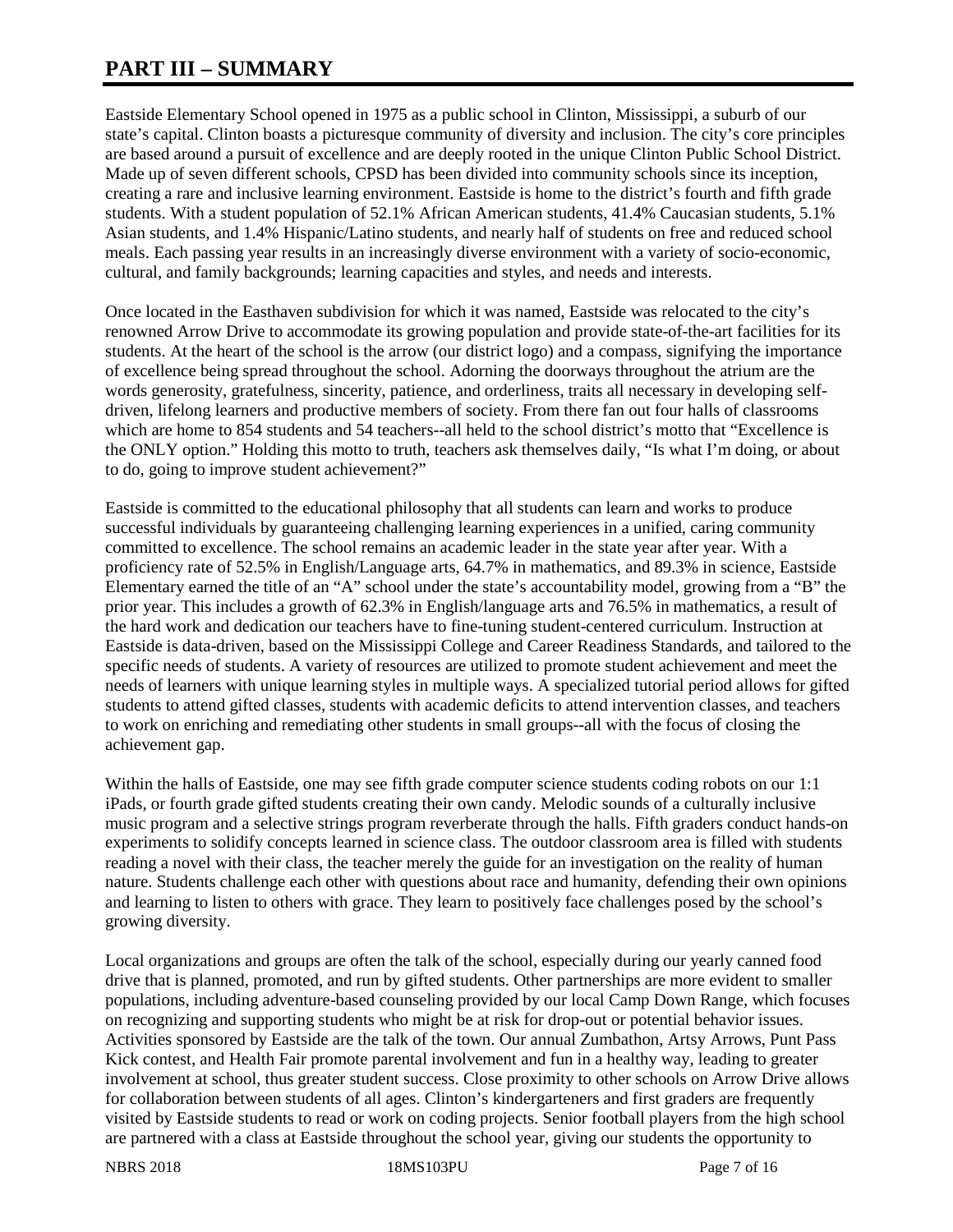encourage seniors through their last year of high school, as well as be inspired to graduate themselves.

The Eastside community is unmistakably unique and inspires students, school faculty and staff, parents, and the community to strive for excellence in all they do.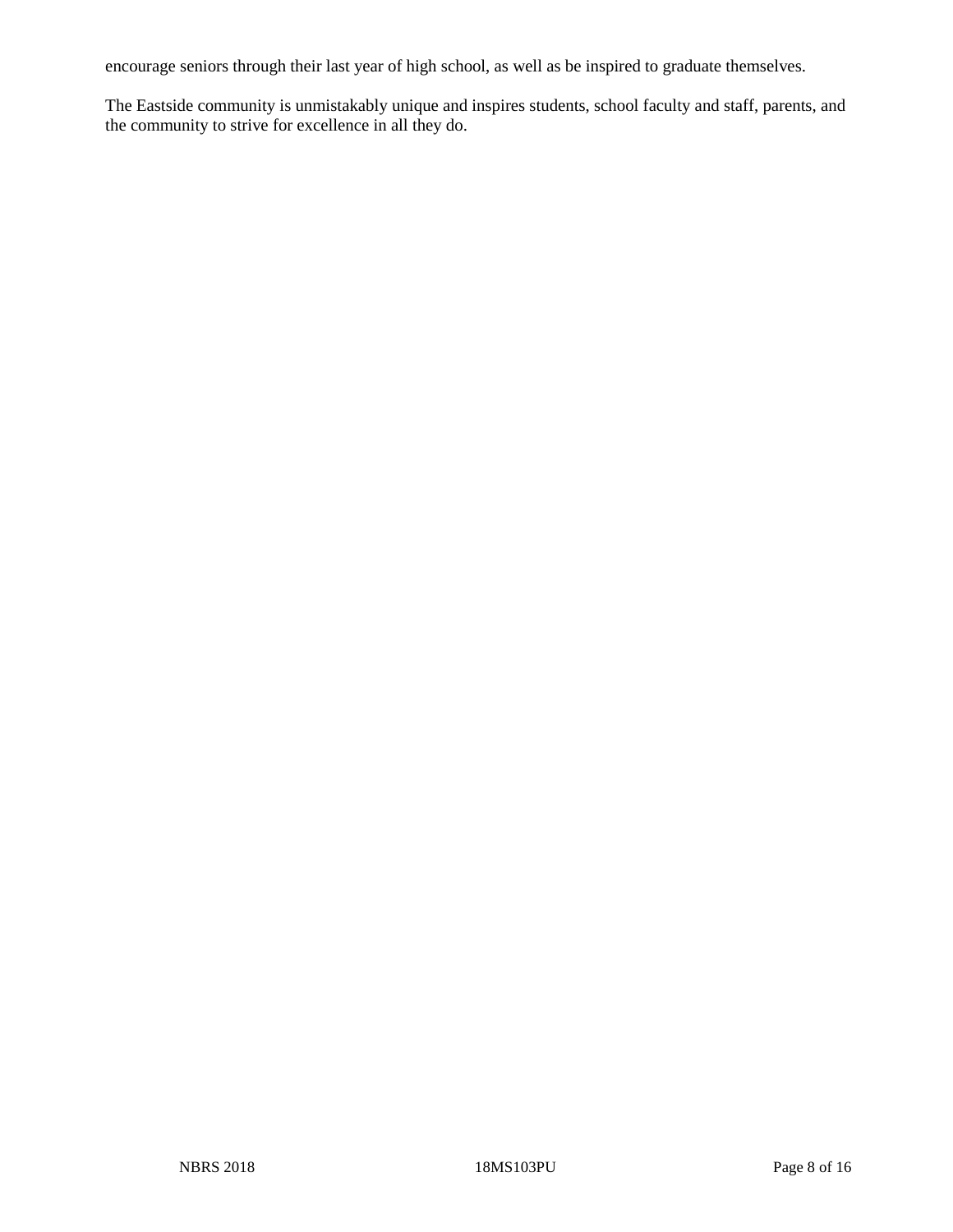# **1. Core Curriculum:**

Eastside Elementary employs highly-qualified teachers and sets high expectations for students and staff. Eastside's staff believes that setting and holding students to high expectations develops an environment essential for all students to achieve excellence in all areas of academics. Eastside Elementary uses the Mississippi College and Career Readiness Standards (MS CCRS) for mathematics and language arts, the Mississippi Science Framework (MSF), and the Mississippi Social Studies Framework (MSSF).

In the area of math, MS CCRS identifies the concepts and skills that students should understand and be able to apply at each grade level. Using their knowledge of age appropriate sequencing in conjunction with MS CCRS, Eastside's math teachers develop their own pacing document to guide instruction throughout the year. Envision Math and other supplemental resources are used to promote the development of conceptual and procedural understandings, as well as an analytic framework from which students can begin to see patterns in the way operations function. Understanding the importance of timely, meaningful feedback for students, math teachers use technology integration for student responses. This allows teachers to give almost instantaneous feedback on students' correct or incorrect understanding of concepts, and allows teachers to use data to immediately drive instruction, while keeping students informed of their achievement and progress.

In the area of English/language Arts (ELA), MS CCRS are scaffolded by grade level to provide students with the skills they need in reading, writing, speaking, and listening. Knowing that students learn and grow through repetitive practice and exposure, Eastside's teachers take a spiral approach to ELA instruction. Each grade uses teacher-selected, high quality texts that increase in complexity throughout the school year. The Macmillan/McGraw-Hill Treasures program is used as a supplemental resource, in addition to novel studies and paired informational texts, based on the needs and interests of particular groups of students. In order to provide quality, high-interest materials for students to develop new skills and build on skills learned in previous grades, teachers use carefully chosen resources through which they can teach and reinforce standards. Teachers use novel studies as an opportunity to incorporate informational texts and poetry, which provides an abundance of sources and materials for student responses, allowing students to grow as writers. Students reflect on what they read through authentic writing, focusing on content and understanding, in addition to writing fluency and stamina. Students practice speaking and listening skills through collaborative group work and presentations, which build a sense of community and confidence in students.

In the area of science, Eastside teachers take a hands-on approach to engage students in learning scientific standards for earth and space, life, and physical sciences, as outlined in the MSF. Teachers use knowledge of vertical alignment and the standards to develop pacing of instruction. In addition to guided classroom instruction and student-centered learning, students explore through inquiry and experimentation, which leads to a deeper understanding and better acquisition of scientific concepts. Eastside uses Sheldon Laboratory Activity work tables and STEM (Science, Technology, Engineering, and Math) activities to enhance the hands-on learning experience. Teachers plan these hands-on experiments and activities on a weekly basis to actively involve students and promote creative thinking through student discussion. Students use iPads to record and present data collected during experiments. All activities require student investigation and analysis of science objectives to communicate and support answers for inquiry.

In the area of social studies, Eastside's teachers use the MSSF to drive instruction. Teachers choose highquality texts that transcend subject areas to provide students with an opportunity to relate what they are learning in social studies across content areas. Teachers create unit studies in the areas of gender and racial equality and civil rights, the American Revolution, and the fifty states. Students generate questions and use iPads to research topics and create presentations to share with one another. Applications such as Canvas (our learning management system), Nearpod, and Google Suite are used to collaborate on discussions and share ideas.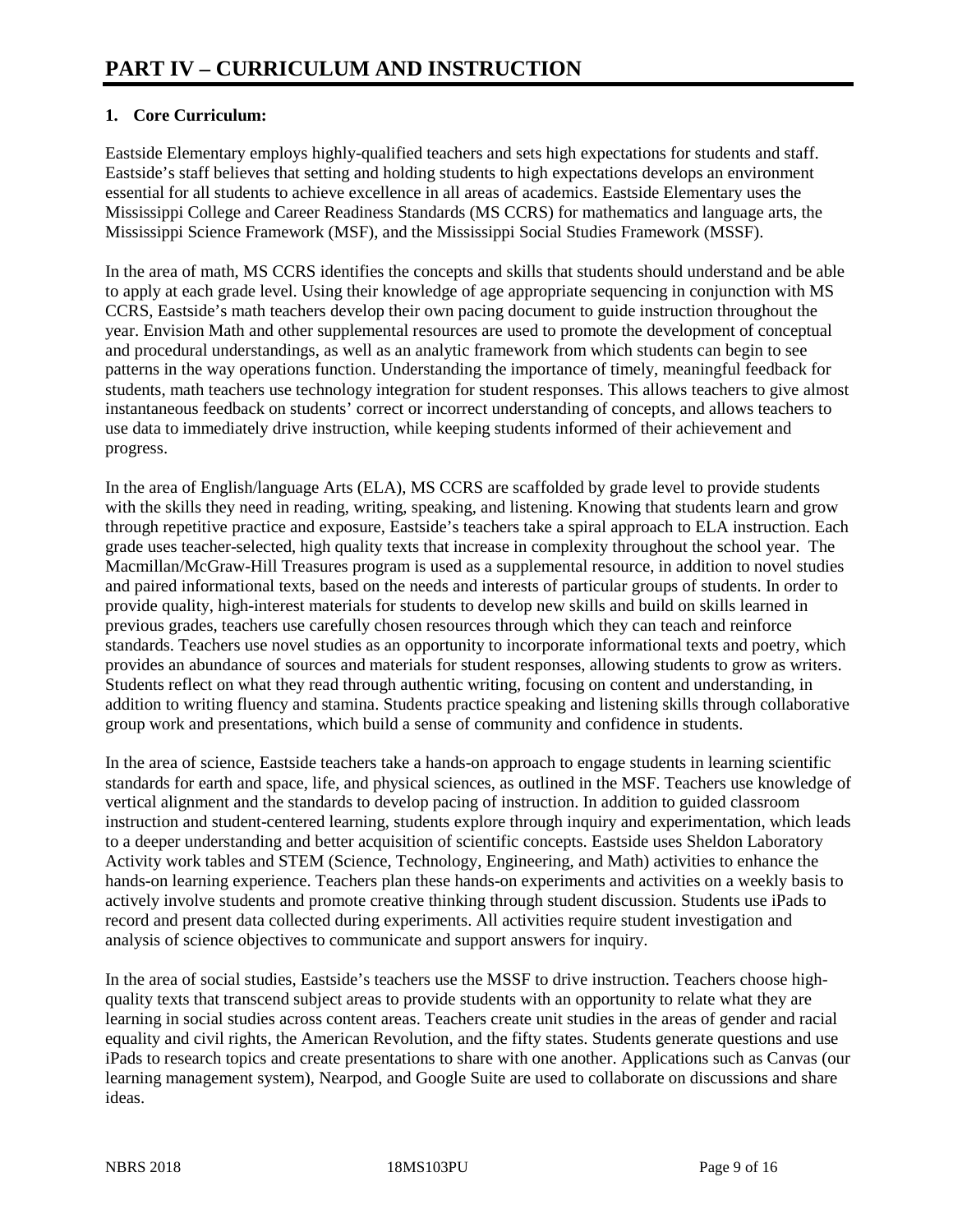## **2. Other Curriculum Areas:**

Traditional academics are only part of what makes Eastside such a successful and outstanding school. The development of well-rounded students is encouraged through various activities including library, art, music, physical education, and independent reading. All students rotate through each 45 minute activity every six days. The highly valued activity period provides an outlet for every student that enhances the daily rigor of the general classroom. Like every other teacher at Eastside, activity teachers hold their students to a high standard of excellence, allowing every student a chance to develop to their full potential.

Students are engaged in a structured physical education class twice a week. During this time they learn and practice appropriate stretching and warm-up techniques before participating in a variety of physical activities that promote hand-eye coordination, muscle strength and endurance, cardiovascular endurance, and flexibility. All students participate in the American Heart Association's Jump Rope for Heart fundraiser, and fifth graders participate in a state mandated fitness test. Students are also exposed to different health and nutritional related activities, and nursing students from nearby Mississippi College come and conduct classes on health and nutritional topics throughout the year. The physical education curriculum proves that staying physically active promotes longer attention spans, greater amounts of energy, improved cognitive activity, and positive attitudes, thus leading to greater academic achievement.

Eastside students utilize a variety of mediums to explore and experience the world of art. Students participate in lessons that compare and contrast different artists, being encouraged to give objective criticism and express their feelings. Picture books are used to enhance lessons and encourage dialogue, reinforcing content-specific vocabulary. The annual Spring Art Show allows students the experience and reward of completing a work of art for the purpose of a competition. Winning pieces are displayed in the school library, providing a sense of ownership and celebration of accomplishment.

The library serves as an extension of the reading classroom. The activity period is used to enhance the reading curriculum, improve fluency and comprehension, and increase vocabulary. All students use the Accelerated Reader Program, which allows students to self-monitor their progress, goals, points and optimal reading levels. Students integrate technology to conduct research on historical and current events, author studies, and virtual field trips.

Enriching previously learned math, reading, and social skills, music class allows students to use and broaden their knowledge through various musical pursuits. Students learn to read music, count beats by using fractions, listen acutely to variances in tone, focus on melodic presentation, speak clearly, and project their voices. Interested students can audition for honor choir. From these students, twelve are chosen based on vocal performance and teacher recommendation. These students practice weekly and participate in the Mississippi All-State Honor Choir Festival and audition for the Mississippi All-State Honor Choir. Students also put on a production from what they have learned twice a year.

All fifth grade students attend a daily computer science class that requires students to take initiative in building critical thinking and problem solving skills. Lessons are formulated to implement robotics, digital citizenship, typing, and coding. Work with Dot and Dash, robots from Wonder Workshop, supports what students have begun learning in math, science, and language arts. Lessons using Common Sense Media support efforts of effectively growing students as responsible digital citizens. Typing skills are practiced on Typing Club where students must type proficiently throughout the school year to prepare for state testing. Code.org is employed to introduce concepts of coding at the beginning of the school year. As the year progresses, students take part in more challenging coding projects using various platforms and programs, including robots. The annual Hour of Code offers fifth graders a chance to teach their newly learned skills to fourth graders.

NBRS 2018 18MS103PU Page 10 of 16 The Robotics Club provides select students with the opportunity to discover and learn the functionality and uses of robots. Students are eligible to apply for the club on the basis of grades and teacher recommendation. Twenty-eight chosen students participate in building robots, programming them, and competing with peers to solve multiple challenges. Students work in teams of four to use VEX IQ curriculum, which embraces the model of explorative STEM learning. As a result, these students develop skills in teamwork, critical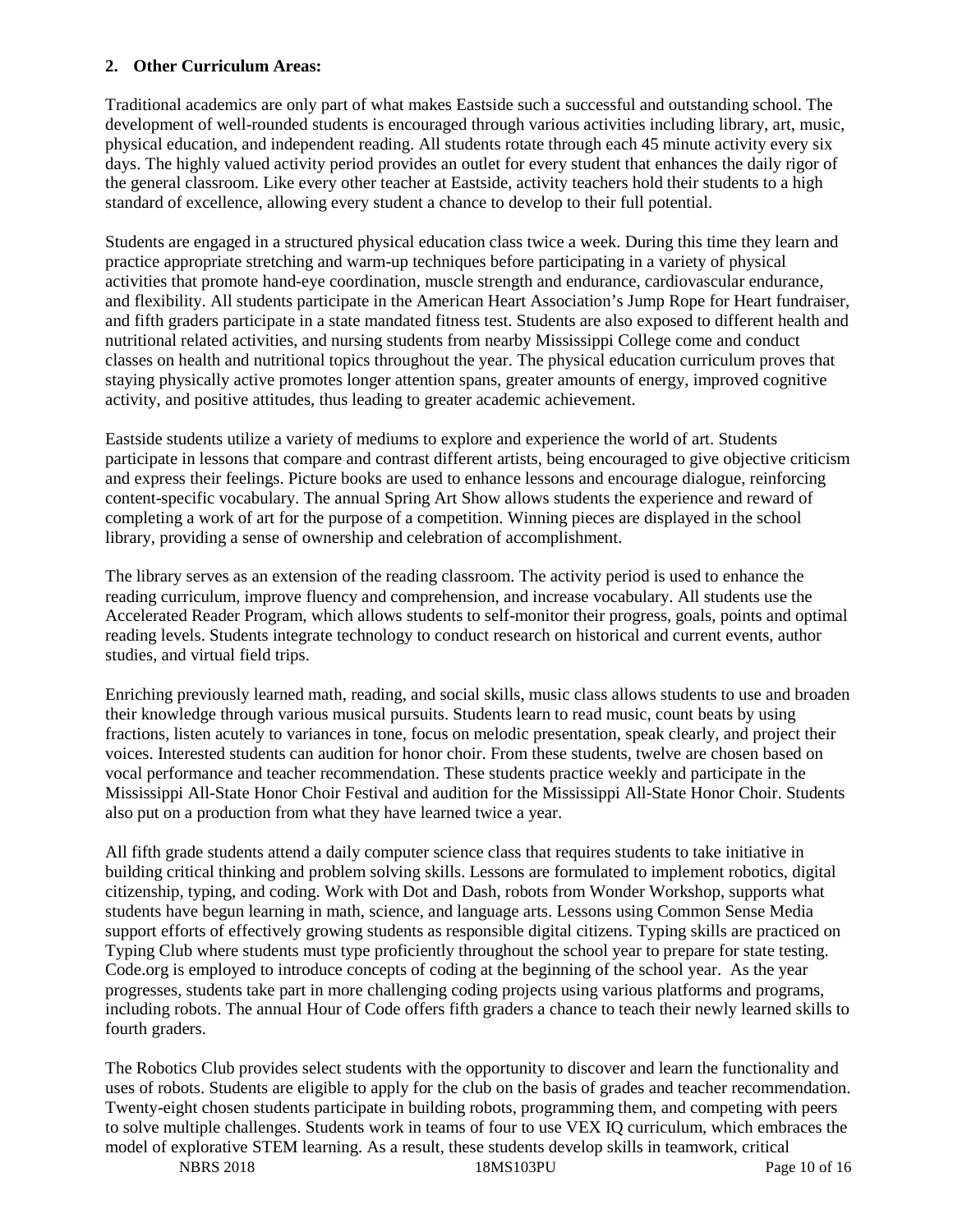thinking, project management, and communication, all of which lead to students becoming innovative problem-solvers.

# **3. Instructional Methods, Interventions, and Assessments:**

Eastside's highly-qualified teachers use an array of instructional approaches and methods to meet the needs of diverse learners and achieve instructional goals. English/language arts teachers use research-based strategies, including close reading, explicit vocabulary instruction, power writing, think-pair-share, and cross-curricular instruction. The school-initiated program "Arrow Affix of the Week" highlights affixes throughout the year to help students decipher unknown words while expanding student vocabulary. Math teachers use problem-based, hands-on methods of instruction and capitalize on the integration of technology for instruction and practice. Science teachers use student-centered methods of instruction to actively involve students in their own learning. Science is made tangible with hands-on experiments and projects to engage students and aid in the learning process.

During our tutorial period, teachers focus on areas that need improvement for individual students and the class as a whole. Needs are determined by data gathered through Mississippi Academic Assessment Program (MAAP) scores and STAR tests, as well as classroom and benchmark assessments. Research-based technological resources such as Front Row Ed and Reflex Math, are used to allow student access to standards-based practice and instruction on individual levels. Teachers use peer tutoring during this time to allow high-achieving students to help others below grade level. Students who are still struggling, despite additional support, are referred to our Teacher Support Team (TST) for Tier interventions. Gifted students are served during this time through our Academically Challenging Creative Education Needed Today (ACCENT) program.

Eastside uses the Response to Intervention model to ensure high levels of student learning and achievement. When students are referred to the TST program, grades are evaluated, and students are screened using national norm-referenced assessments, including AIMSWeb and Renaissance STAR assessments to determine the level and area(s) of needed intervention. Certified intervention specialists work with small groups of students for 30 (Tier 2) to 60 (Tier 3) minutes daily. They focus on predetermined deficits to close the achievement gap. Intervention teachers tailor instruction for students through technology with Achieve 3000, which identifies areas of growth and provides appropriate instruction and practice.

Students who are identified as gifted and often perform above grade-level are served by our ACCENT program. Students work at an advanced level, challenging their minds and improving learning and achievement. The program includes opportunities for growth in leadership skills, career skills, problem solving, creative thinking, and social and emotional awareness. Through project-based learning, students develop skills that help them become critical thinkers, problem solvers, and innovators.

Eastside participates in the state-mandated MAAP testing. Our 4th and 5th graders are assessed yearly in the areas of language arts and mathematics. Fifth grade students are also assessed in science. To involve students in the assessment process, teachers provide students with MAAP scores from the previous year. Throughout the year students are administered two benchmark tests to gauge student growth and proficiency. Students track their progress and set goals using charts and graphs to give them a visual guide for how they are performing.

Teachers form professional learning communities (PLC) to analyze data. As a team they review the school's performance from the previous year in their respective subject areas. PLCs look at how students performed on each standard to set data-driven goals that improve standards-based instruction, achievement, and assessment. Each PLC tracks progress weekly to ensure students are meeting state standards and maintaining high levels of achievement.

There are two subgroups of students with at least a 10 percentage point achievement gap. Our low socioeconomic population is made up of students who qualify for free and reduced meals. These students qualify based on a number of factors including Federal Income Eligibility Guidelines, participation in government assistance programs, children in foster care, etc. English Learners (EL) are students whose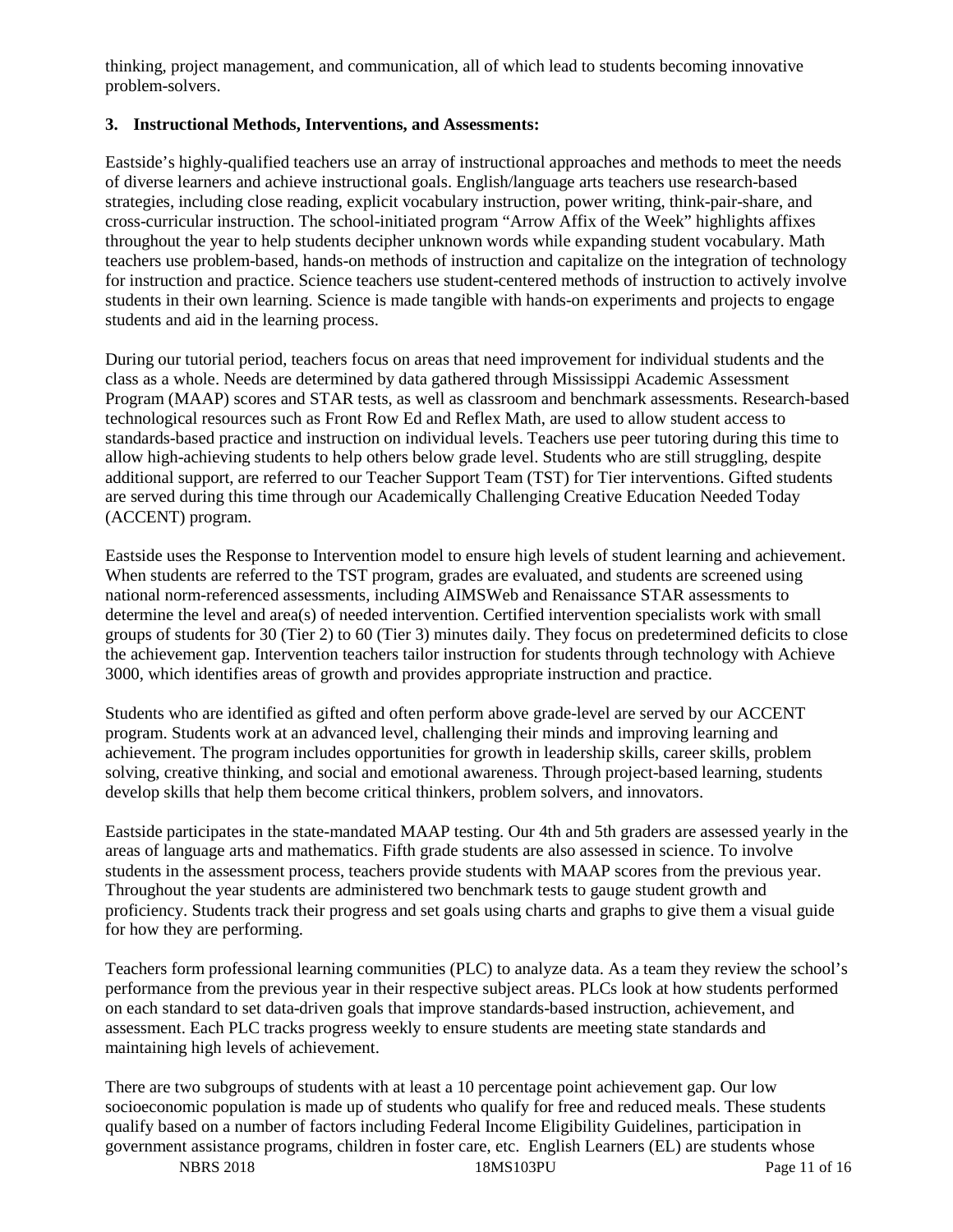primary home language is one other than English. The lack of language acquisition can hinder them academically and/or socially. Ninety-seven percent of these subgroups are served through our intervention program and EL programs. To maximize student potential, we strive to educate parents of these students on how to help their children. Parent Nights for these two subgroups allow for direct communication with parents and opportunities to teach them strategies to encourage and help their children with the standards in which they have the most potential to grow.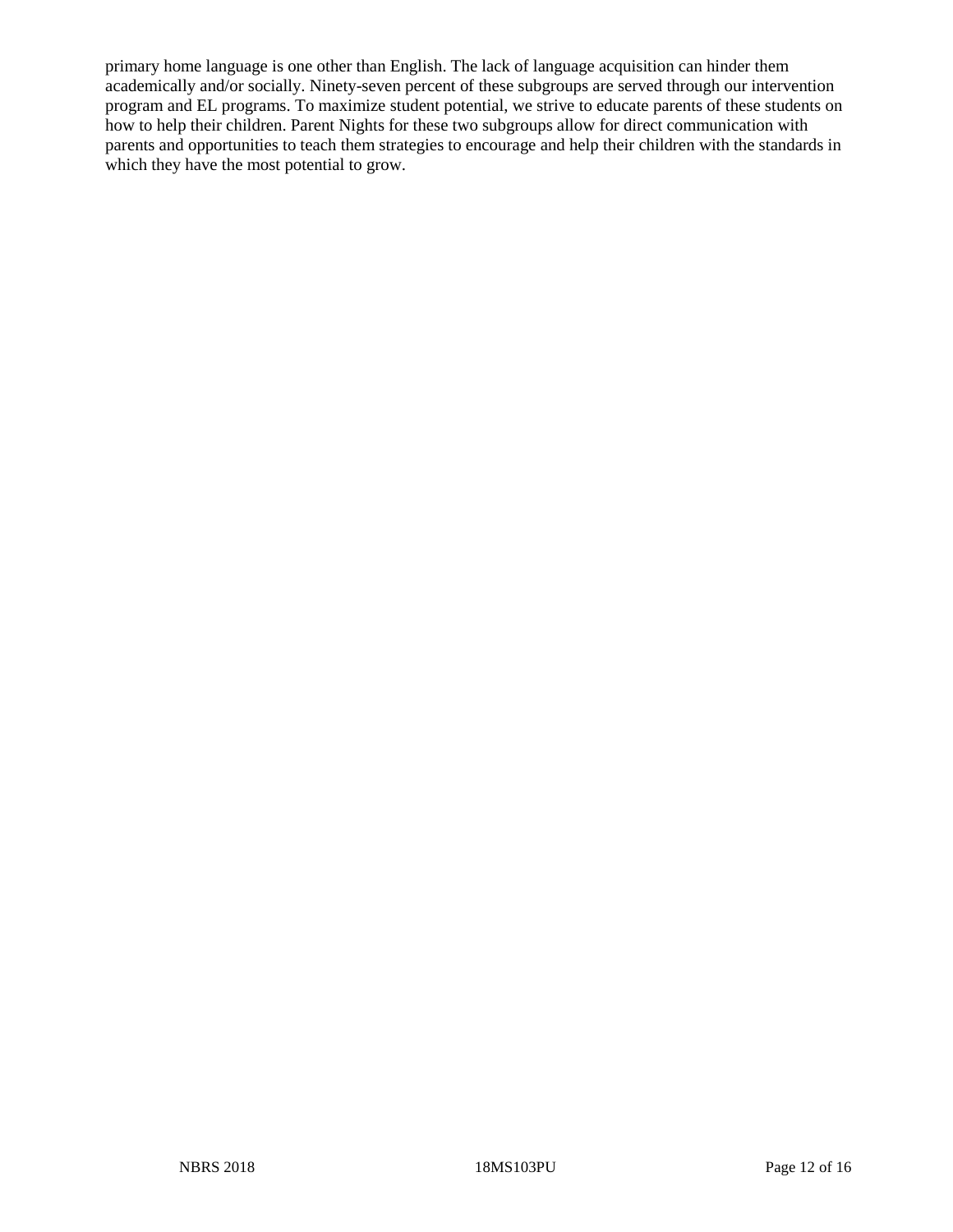# **1. School Climate/Culture:**

Eastside uses a variety of methods to engage and motivate students academically, socially, and emotionally. Academic growth is supported through in-class celebrations and school-wide activities. This promotes top-notch academics and encourages intrinsic motivation. Students are also given the rights to visit and "brag" to another teacher about achievements. Social growth is supported through Oops cards, ARROWS (Awesome Rewards Received Only With Success) Rewards, and praise parties. Oops cards are given to students during the first quarter to help transition from summer break back into the school community, allowing students to understand the value in learning from behavioral mistakes. ARROWS Rewards celebrations are awarded to students who have demonstrated good behavior each quarter, and students attend Praise Parties quarterly for receiving zero marks on behavior charts. Encouragement and motivation for academics and behavior build relationships and trust for students, thus supporting them emotionally. These methods of engagement and motivation support the needs of teachers by providing students with incentives for teachers to use as reminders for students throughout the school year.

Our Parent Teacher Organization (PTO) is a crucial part of Eastside's culture and supports teachers by being fully involved in our reward programs, hosting reward parties, and creating a culture of excitement for students built around academic excellence and positive behavior. They financially support Eastside's students and teachers by providing new playground equipment for students, which promotes social and emotional growth and leads to higher levels of physical activity, resulting in cognitive growth and positive student behavior. The PTO shows appreciation to our staff by providing lunches, snacks, and celebrations monthly for teacher birthdays.

Eastside has a supportive and uplifting culture encompassing students, teachers, parents, and support staff, and is rightfully referred to by our principal as "The Disney World of Schools." Our school's counselor addresses social and emotional needs presented by teachers. He hosts Red Ribbon Week each year, providing activities focused on making positive lifestyle decisions. Eastside nominates one representative for the Superintendent's Advisory Committee, which allows teachers to voice ideas, recommendations, and/or concerns to district administration, giving value to staff members. Our professional learning communities meet weekly to address areas of concern, collaborate, and plan quality instruction.

At Eastside, everyone is valued, honored, and recognized for working hard and achieving goals, creating a positive atmosphere that is contagious and keeps all stakeholders motivated and encouraged to be the definition of success.

#### **2. Engaging Families and Community:**

Eastside understands the correlation between schools and parent and community involvement: thriving schools are a product of prosperous communities, and flourishing communities are a direct result of successful schools. Eastside sees the impact that family and community involvement has on student achievement and capitalizes on such opportunities.

Eastside works diligently to increase health awareness among students, families, and the community. We hold an annual health fair where students and their families interact with community partners to learn healthy tips, tutoring strategies, and about community resources that support health and learning. Eastside added a walking trail around our school to be used during physical education classes, but also for community enjoyment. This has created excitement among our students about exercising and improving overall health, which we know leads to increased student achievement.

Eastside strives to connect with families of our students to positively impact our local community and beyond through outreach efforts. This past year, our students and families donated over 1,000 pairs of socks to hurricane victims in Houston, TX. We also donated book fair profits of \$11,000 to a school in Houston. Students organize an annual canned food drive, donating thousands of food items to feed families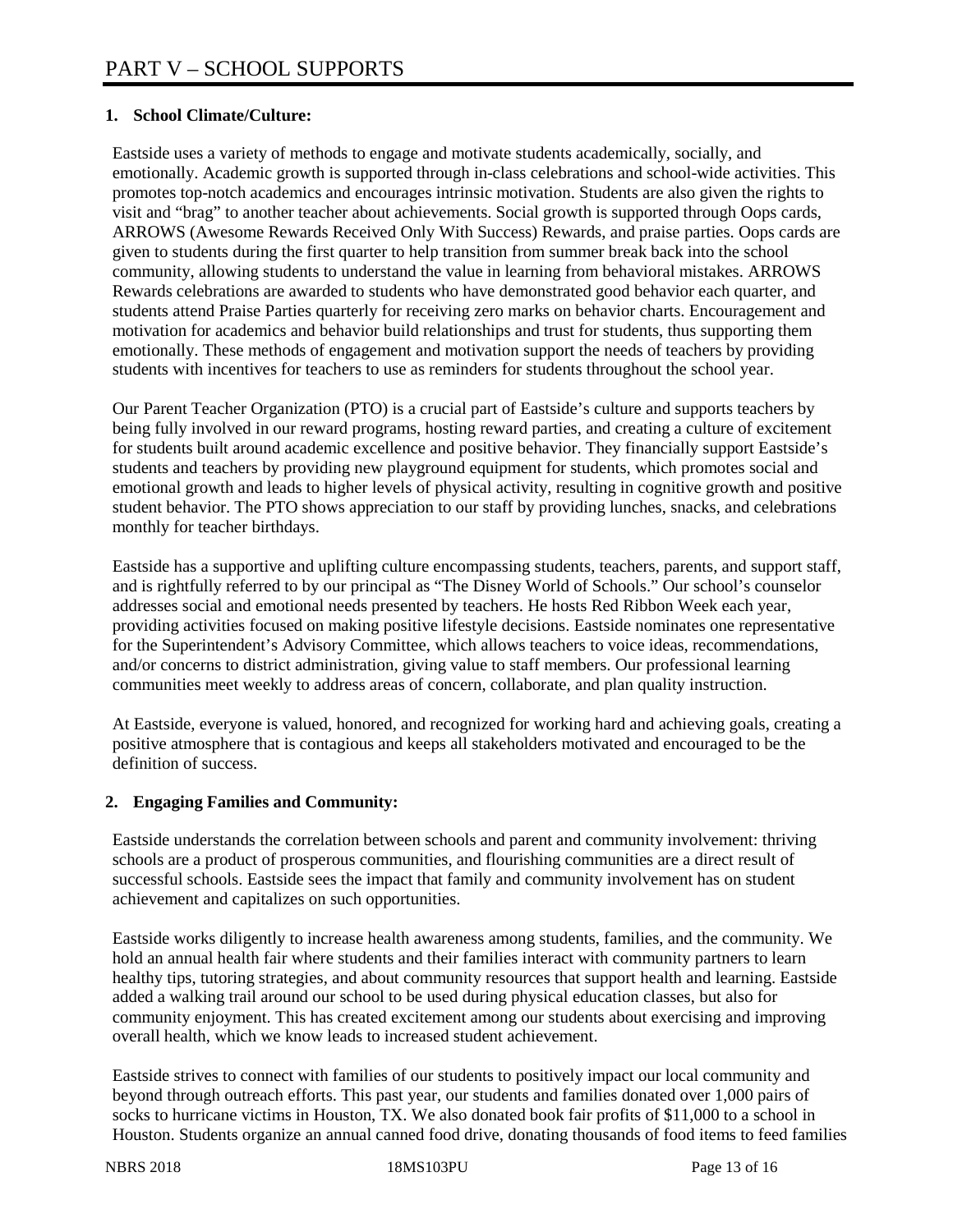in our city. Students have the opportunity to deliver and organize these items at a local community agency. Such outreach benefits our community, but also involves families and promotes well-rounded social growth of students.

Eastside teachers incorporate community resources to connect to academic content areas. From having a New York first responder who served during 9/11 visit our school, to having a local meteorologist introduce a unit on weather, students learn roles of community members and relate that to what they are learning in school. Gifted students visit the state capitol and lobby for gifted education in public schools yearly. These students also attend TOPSoccer Jamboree where they play soccer games with special needs students from the community, including students from our own special education classrooms.

Teachers establish communication with families through regularly inviting parents to be a part of the learning process. Our intervention teachers sponsor a night for parents to receive tailored information on how to help their children in core curriculum areas. Classroom teachers often ask parents to be a part of classroom activities, which welcomes parents and allows for opportunities for students to showcase their work. Teachers find that these experiences create excitement among students and help them perform better in the classroom.

#### **3. Professional Development:**

Eastside's teachers, administrators, and staff strive for excellence in all aspects of education. Due to the dynamic nature of education and ever-changing student population, we must be dedicated to the continual professional development (PD) of school employees. These opportunities are based on current needs of students and educators, considering advancements and changes within the educational realm.

The district's Annual Needs Assessment gauges current needs for PD. Stakeholders are given role-specific surveys, allowing leadership in the district and in individual schools to provide valuable PD. Our administrators use this data to develop a PD plan each school year. This plan is tentative, due to factors such as academics and specific needs of students and teachers, changing as the year progresses.

Academic data from state and benchmark testing helps guide Eastside in determining specific needs of students and how those needs can be addressed through PD for teachers. Facilitators are brought in to train teachers on techniques to better serve students. Our own master teachers guide others in their specific areas of expertise, leading one another to remedy deficits identified in data. Teachers attend conferences to gather ideas and collaborate with others, bringing back information to expand our repertoire of instructional practices and ideas. Collectively, these practices help build Eastside's faculty and staff as better educators to grow students.

Professional growth among school employees is a priority. During the 2012-2013 school year, Eastside experienced a high turnover in faculty and staff. Administrators wanted to ensure that all teachers felt to be a valuable part of our team. The school year started with a trip to local team building facility, Camp Down Range, where various team-building and physically demanding challenges encouraged a sense of trust and built lasting relationships. As the year progressed, a distinct difference could be seen in teacher collaboration and relationships, which continues to positively influence the school community, thus leading to greater student achievement.

Eastside is a 1:1 digital device school. In the fast moving world of technology, continual PD is crucial. Teachers are provided opportunities for PD as groups and individually in the areas of implementing technology with students, integrating technology into instruction, and helping students become productive with technology in specific subject-areas. Digitally-driven students are motivated and more interested in the subject-areas they are studying.

Eastside is actively and deliberately focused on providing the best opportunities for professional growth for everyone, and its effectiveness is evident in the continual success of students in academic, social, and personal areas.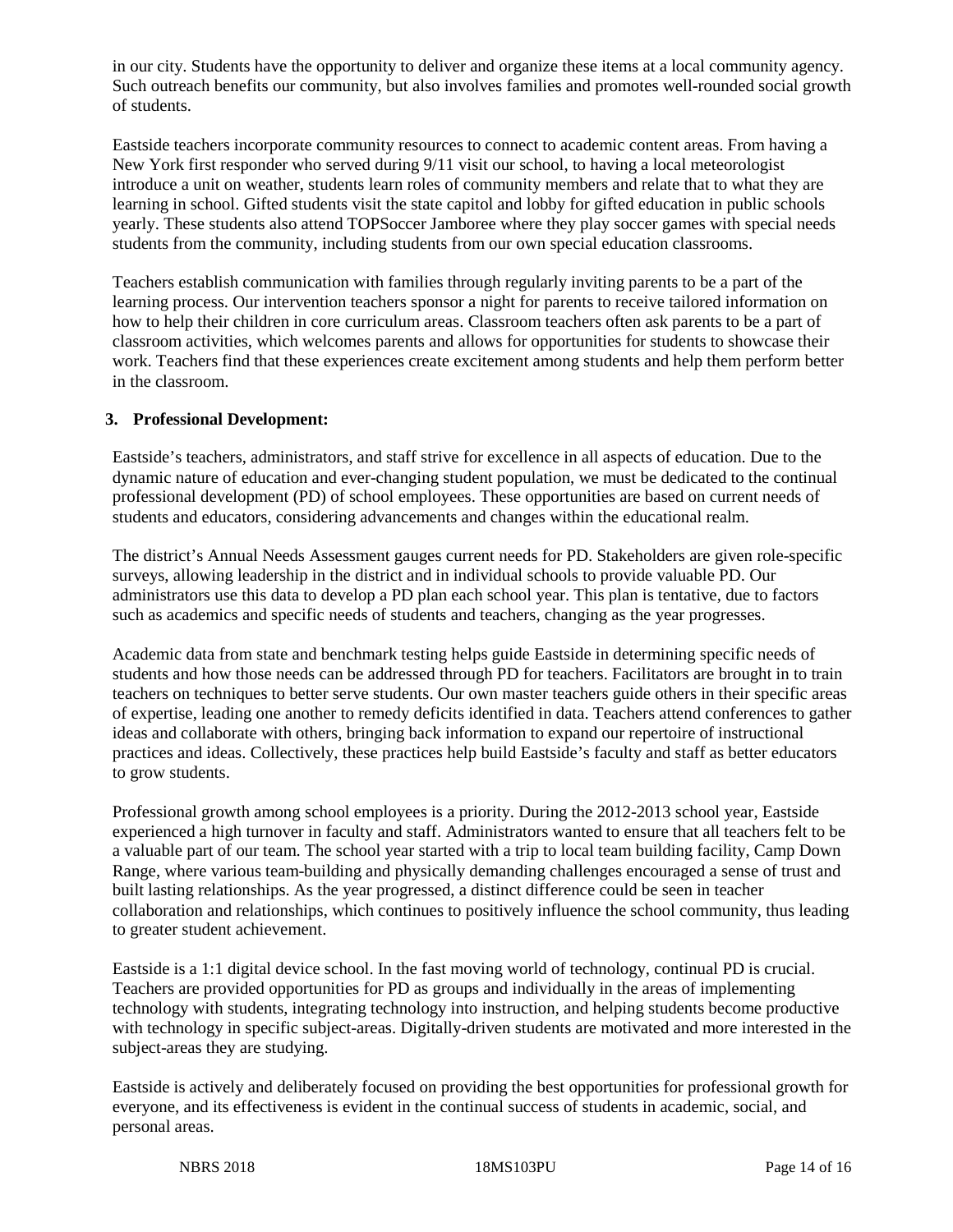## **4. School Leadership:**

An always-engaged administration sets the climate for Eastside. The culture of the school is focused on student achievement, maintains a growth mindset, and establishes an open-door policy for all stakeholders. This vision for the school has come to fruition thanks to the tireless work of Eastside's leadership, who strive for excellence in every facet.

School administrators encourage teachers to be leaders in their own classrooms as well as in Professional Learning Communities (PLCs). Administrators frequently attend these meetings, discussing best practices with teachers to further enhance student achievement. School leaders push teachers to take risks through flipped classrooms, flexible seating, or the development of new curriculum, as with our recently developed computer science class. These are just a few of Eastside's many new adventures that have shown positive impacts on the school and its students. Teachers continually seek improvement with the full support of school administration.

A family-style atmosphere offers a truly unique work environment at Eastside. Teachers frequent the administrator's office with concerns, success stories, and even personal matters. This open-door policy extends beyond office doors and into the school's larger community. Parents are welcome to come observe their children's classrooms, which develops another layer of trust between teachers, administrators, and families. It also reassures parents that students are learning and that the school has their best interests at heart.

School leaders work to ensure that the faculty/staff are a single unit working toward the same goal: excellence in student achievement. Peer observations and reflection journals promote relationships and communication amongst administration and teachers alike. Faculty meetings are times to celebrate personal and professional goals, as well as encourage each other when frustrations set in. Teachers develop a strong school culture that reflects in the success of its students; they are trusted as professionals and are supported by school administration in the choices they make to guide students and strive for success. This creates an effective institution of learning, opening teachers to innovative and creative thinking within the learning process, which results in an enjoyable school climate and greater student success.

Retaining and growing quality faculty/staff is a key factor in what makes Eastside great because each teacher/administrator shares the same vision, is passionate about teaching and children; and seeks innovative opportunities to grow students.